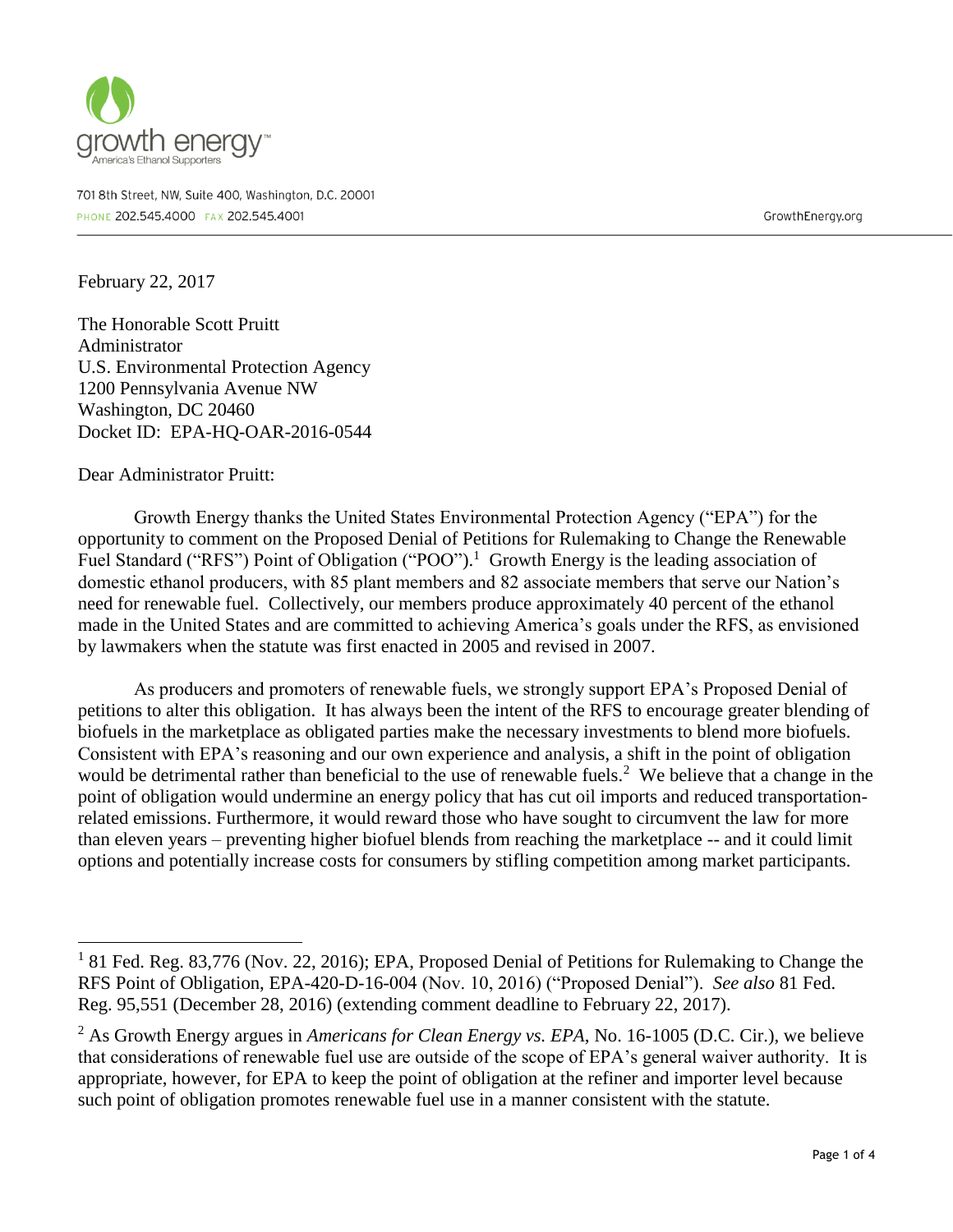The renewable fuel industry is not alone in its concern that a change in the point of obligation would eviscerate America's progress under the RFS. Our objections mirror those of the vast majority of market participants up and down the fuel supply chain, including major oil companies represented by the American Petroleum Institute; retailers represented by the National Association of Truck Stop Operators , the Society of Independent Gasoline Marketers of America, and the National Association of Convenience Stores; and consumers represented by Association of American Railroads, the American Short Line and Regional Railroad Association, the American Trucking Associations, and the Owner-Operator Independent Drivers Association. In support of EPA's position, we submit the attached expert analysis by economist Dr. Jesse David, as well as the points below.

I. Shifting the point of obligation would significantly disrupt the fuels market and, therefore, the market for cellulosic ethanol.

Parties involved with fuel production, distribution, and sales have had over a decade to plan for compliance with increasing RFS requirements. Many entities, such as certain independent fuel retailers, have made significant business decisions based on the RFS as currently structured. Independent retailers have assembled complex supply chains involving commercial arrangements above the rack, at blending terminals, and downstream. A change in the point of obligation would threaten to undercut these complex relationships and jeopardize the growing market for renewable fuels. Many retailers do not have experience as heavily regulated entities, and they would terminate above-the-rack positions before being designated as obligated parties under the RFS. Such a choice – to either abandon years of planning and investment or face new compliance burdens – is an unfair one, and would reward those parties who chose not to appropriately plan for RFS compliance over the last decade.

This added burden would not only impact fuel retailers. If the point of obligation were changed, it would also impose new requirements on entities such as railroads, truck stops, and trucking companies. In fact, EPA's and our analyses suggest that hundreds or even thousands of additional entities would become obligated parties, threatening the stability and workability of the RFS compliance system.

In addition, such a transition would inevitably cause further delays in the RFS program, which only recently got back on track after being sidelined by the delayed in issuance of 2014, 2015, and 2016 RVOs. EPA has expressed interest in the impact of changing the point of obligation on cellulosic ethanol. There is no question that shifting the point of obligation would impede opportunities for the expansion of cellulosic fuels. By destabilizing the fuels market and punishing the biggest promoters of renewable fuels, changing the point of obligation would impede the renewable fuel market growth necessary to drive the cellulosic ethanol investments that Congress intended.

II. Un-obligated blenders do not receive windfall benefits, and independent refiners are not disadvantaged by unrecoverable RIN costs.

As correctly highlighted by EPA, and as explained further in the attached expert report by Dr. Jesse David, un-obligated blenders such as independent retailers do not receive "windfall" benefits as a result of the RFS. To the contrary, RIN values are largely passed on in the form of elevated blendstock or renewable fuel prices or discounts to finished fuel. For the same reasons, merchant refiners do not uniquely face RIN costs they cannot recover. All obligated parties pay for RINs directly or indirectly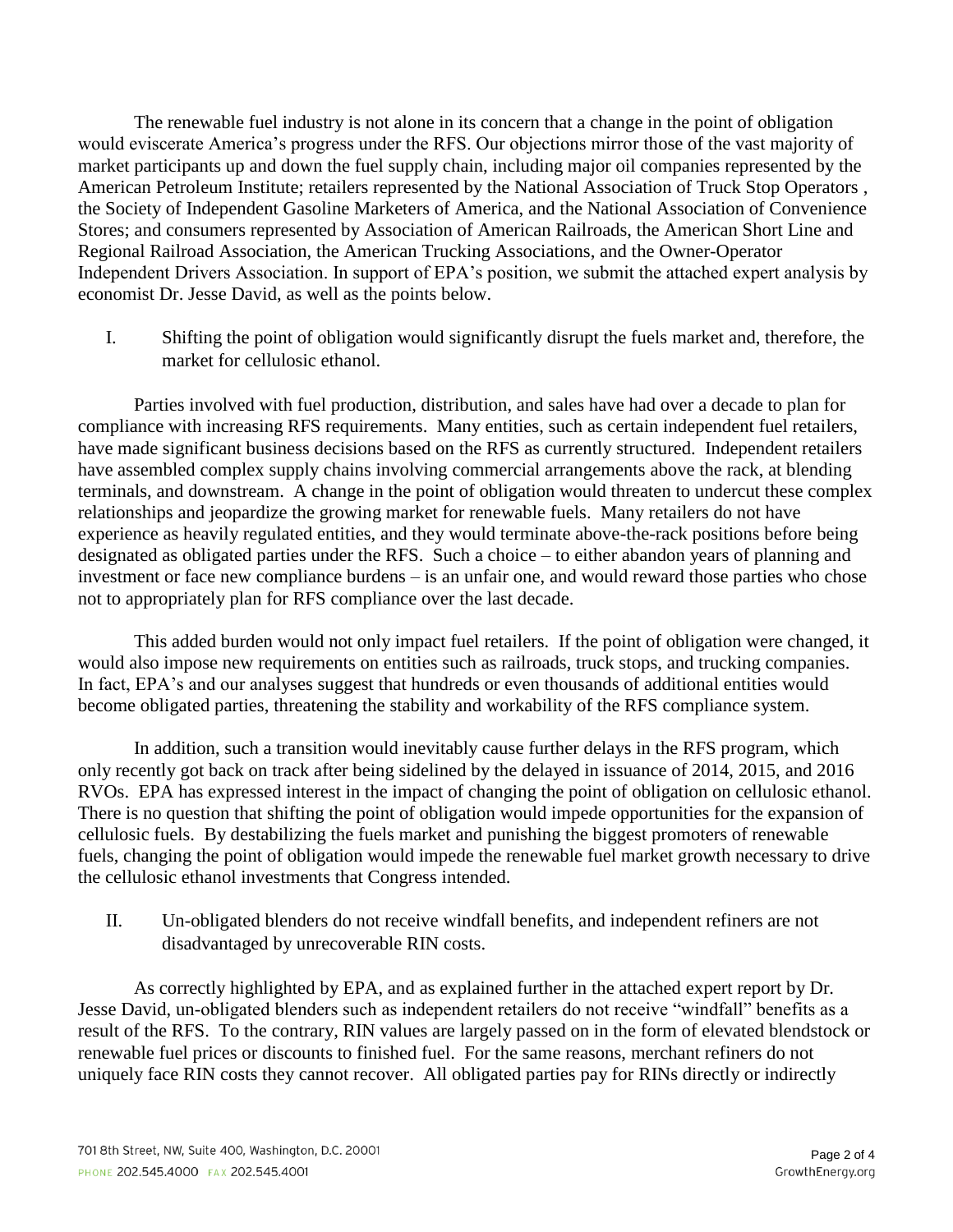through higher component costs or discounts to finished fuel. A recent Iowa State analysis confirms this finding. $3$ 

III. Changing the point of obligation will not lead to the increased offering of higher renewable fuel blends.

Certain petitioners argue that changing the point of obligation will actually increase the flow of renewable fuels in the marketplace, because parties that allegedly control downstream infrastructure will become obligated and therefore have an incentive to promote higher blends. This argument is flawed, as evidenced by current behavior of market participants. As EPA points out, non-obligated retailers are much more likely to offer higher biofuel blends than obligated parties who are also retailers.<sup>4</sup> The petitioners seek to pull the rug out from under the very parties who are supporting the RFS's goal of higher blending levels. Additionally, as discussed above, independent retailers that are position holders have indicated that they may abandon their above-the-rack positions rather than become obligated parties. This would further concentrate power at the rack in the hands of integrated refiners, the entities which are most likely to view renewable fuels as competition. We are already seeing hundreds of retail sites expanding their offering of higher biofuel blends like E15 with high-volume retailers piercing through any so-called "blend wall," achieving ethanol blend rates well above 10 percent. To change the point of obligation would be turning the government's back on these retail investments – including investments made by the government itself – only to reward recalcitrant refiners who have demonstrated no willingness to allow the sale of blends such as E15.

In 2009, Growth Energy filed a waiver to allow the sale of E15, which EPA approved for use in all 2001 and newer light-duty vehicles. Since that time, we have worked extensively with many high-volume retail partners through the Prime the Pump program as well as with USDA's Biofuels Infrastructure Partnership Program to expand the retail market for E15 and other ethanol blends. The biofuels industry, fuel marketers, and federal and state governments have and are continuing to make significant investments along with these retailers to increase consumers' ability to purchase gasoline blends above 10 percent ethanol. Today, there are nearly 650 retailers in 28 states offering E15 – a 500 percent increase over the retail availability one year ago – and we expect that number to grow significantly over the next two years. In other words, the point of obligation is not an impediment to increased biofuels blends. In contrast, our retailer partners have responded to the incentives created by the current point of obligation exactly as Congress had hoped – by investing in and promoting the sale of higher blends.

The petitioners, rather than seeking to comply with the intent of the RFS, chose not to invest in more biofuel blending capacity. In addition, they have made little effort to increase consumers' ability to access and purchase higher biofuel blends such as E15. Ironically, one of the petitioners, Valero, produces ethanol and controls fuel supply at more than 1,000 gas stations nationwide yet has not made a single investment in offering E15 to consumers, all the while claiming hardship on their RIN costs as a justification for changing the RFS program. They now seek to escape the consequences of their recalcitrance, and undermine the efforts of parties that acted consistently with Congressional intent.

 $\overline{a}$ 

<sup>&</sup>lt;sup>3</sup> Bruce Babcock *et al.*, Impact on Merchant Refiners and Blenders from Changing the RFS Point of Obligation, CARD Policy Brief 16-PB 20 (Dec. 2016).

<sup>4</sup> Proposed Denial at 34-36.